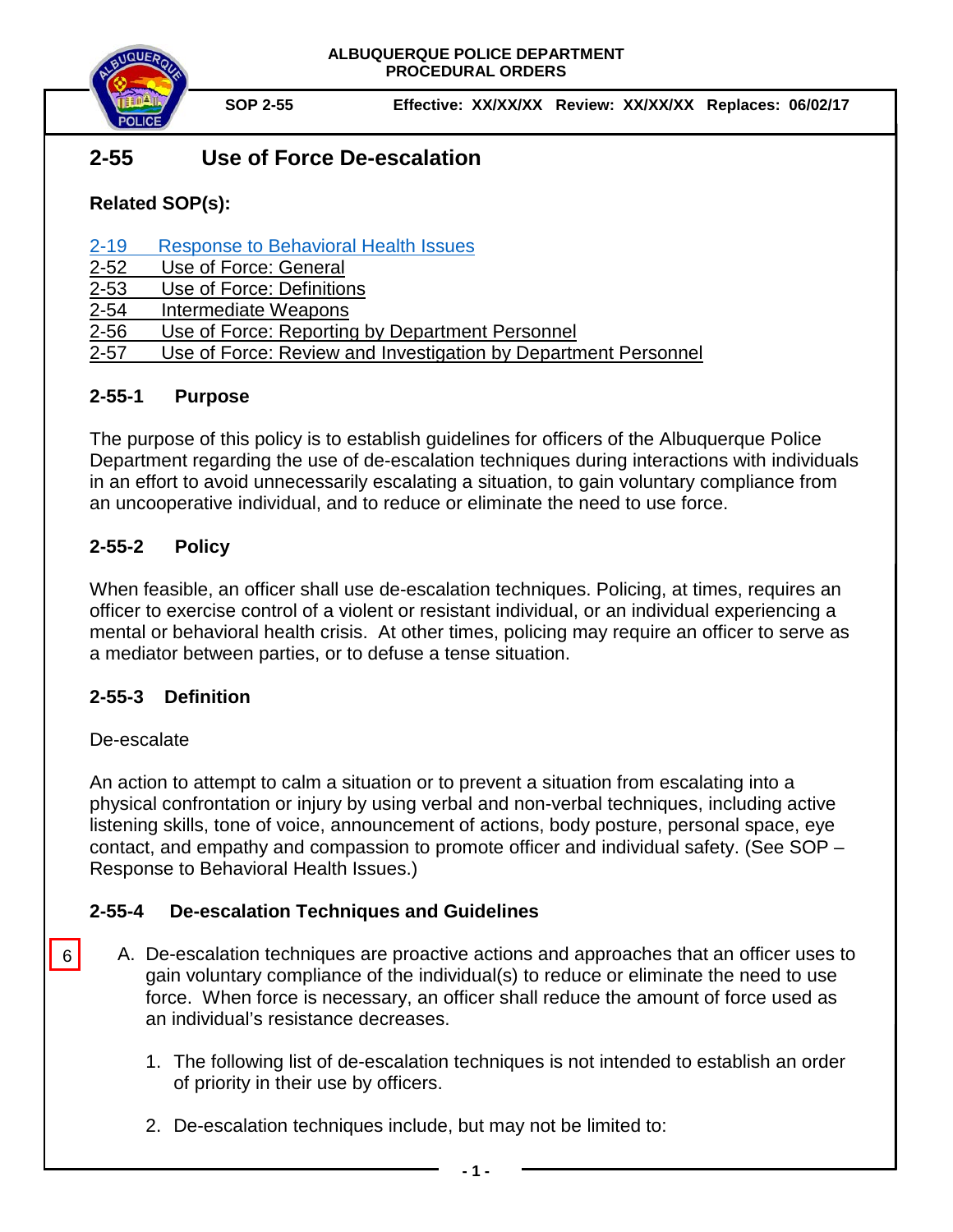#### **ALBUQUERQUE POLICE DEPARTMENT PROCEDURAL ORDERS**



7

**SOP 2-55 Effective: XX/XX/XX Review: XX/XX/XX Replaces: 06/02/17**

- a. Using distance, cover, concealment, and/or time. These techniques allow an officer to: assess the situation and their options; bring additional resources to the scene; and develop a plan for resolving the incident without using force;
- b. Utilizing intermediate barriers;
- c. When feasible, requesting additional personnel and waiting for their arrival;
- d. Using active listening skills by an officer to indicate engagement in conversation with an individual;
- e. Employing verbal de-escalation, which may include:
	- i. Communicating with the individual(s) in a conversational tone of voice while considering additional resources (e.g., CIT officers, Mobile Crisis Teams, City Social Services, and Behavior Health Services) to best resolve the individual's crisis;
	- ii. Beginning by asking questions rather than immediately issuing orders;
	- iii. Advising the individual(s) of the actions that officers may take to end their crisis without the need to use force; and
- iv. Warning the individual that disobeying orders and posing an immediate threat to officers or others may result in the need to use force.
- B. When reasonable, given the facts and circumstances known to the officer at the time, the officer shall attempt to de-escalate and slow down situations without increasing the risk of harm to the officer or others.
	- 1. When feasible, the officer should:
		- a. Gather information about the incident;
		- b. Assess the potential risks to the individual(s), the officer(s), and others;
		- c. Coordinate resources; and
		- d. Communicate and coordinate a response.
- C. Should an individual fail to comply with lawful directions or commands, an officer shall consider whether an individual's lack of compliance may be based upon an inability to comprehend in order to comply.
	- 1. Where an officer identifies the presence of one of the following factors, they shall use de-escalation techniques to reduce or eliminate the need to use force:
		- a. The influence of drugs and/or alcohol;
		- b. A known or reasonably apparent mental illness or developmental disability;
		- c. The individual is experiencing a crisis incident;
		- d. A known or reasonably apparent physical disability or other medical or physical condition, including visual or hearing impairment; and
		- e. A language barrier.
- D. An officer's approach to an individual can influence whether a situation escalates, resulting in the use of force.